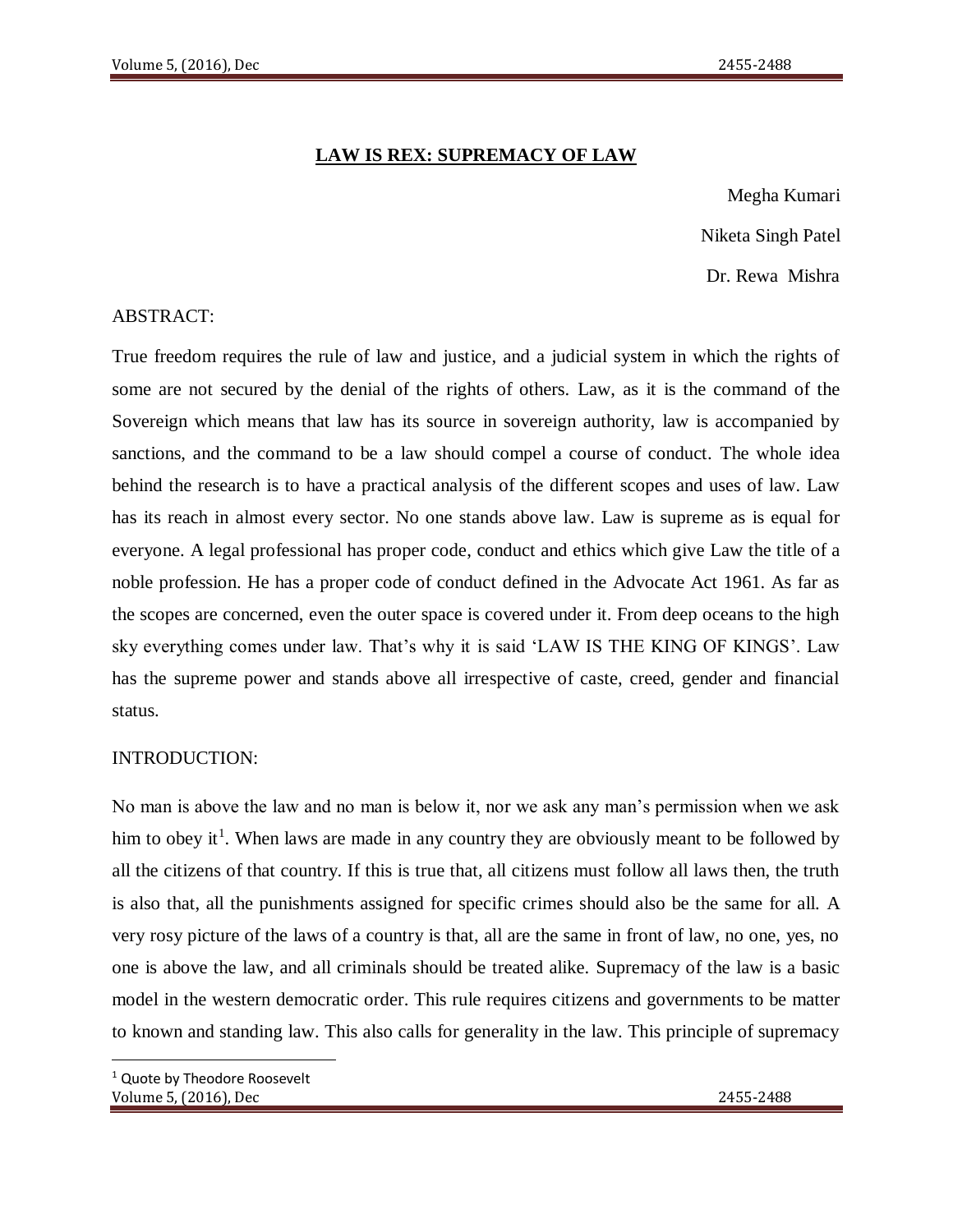of law is a further establishment of this principle of equality previous to the law, means that laws should not be prepared in respect of particular individuals. The rule of law ensures that individuals have a secure area of autonomy and have settled expectations by having their rights and duties pre-established and enforced by law.

#### LAW AS A PROFESSION:

A career in the legal profession is intellectually challenging, personally fulfilling and financially rewarding<sup>2</sup>. The legal industry is thriving and now is a great time to embark on a legal career. The delivery of legal services is a complex process that requires a team of skilled professionals to provide quality and cost-effective service. These complexities of our legal system have created hundreds of legal career options that serve a variety of core and non-core legal functions. In the last several years, the legal profession has experienced staggering growth. A steady rise in profits and revenues expanded headcounts and significant salary increases have provided plenty of job opportunities. It has emerged as one of the most lucrative industries in today's job market. Double-digit growth in recent years has produced healthy revenues and rising salaries. We are a proud, strong, and noble profession; we are sworn in as officers of the court, part of a legal system that our society relies on for justice and fairness<sup>3</sup>. At the heart of the legal professional's role is client service and the fundamental purpose of the legal professional is the help others resolve their legal problems. A lawyer with his briefcase can make more money than a burglar with a gun, if he has a sharp wit and intelligence<sup>4</sup>. Lawyers charge for their services; it's how we make a living, pay our employees, support our families, fund access to justice programs, and so on. That doesn't mean the law is just another business, nor should it be. Navigating an evolving legal system, advances in technology, vast bodies of case law and the demands of the legal profession creates a stimulating intellectual environment for the legal professional.

 $\overline{\phantom{a}}$ <sup>2</sup> www.thebalance.com/articlebyshallykane

<sup>3</sup> Research paper by David P. Miranda (*president of the New York State Bar Association) Vol.5 No.4*

<sup>4</sup> Marion Puzo in The Godfather

Volume 5, (2016), Dec 2455-2488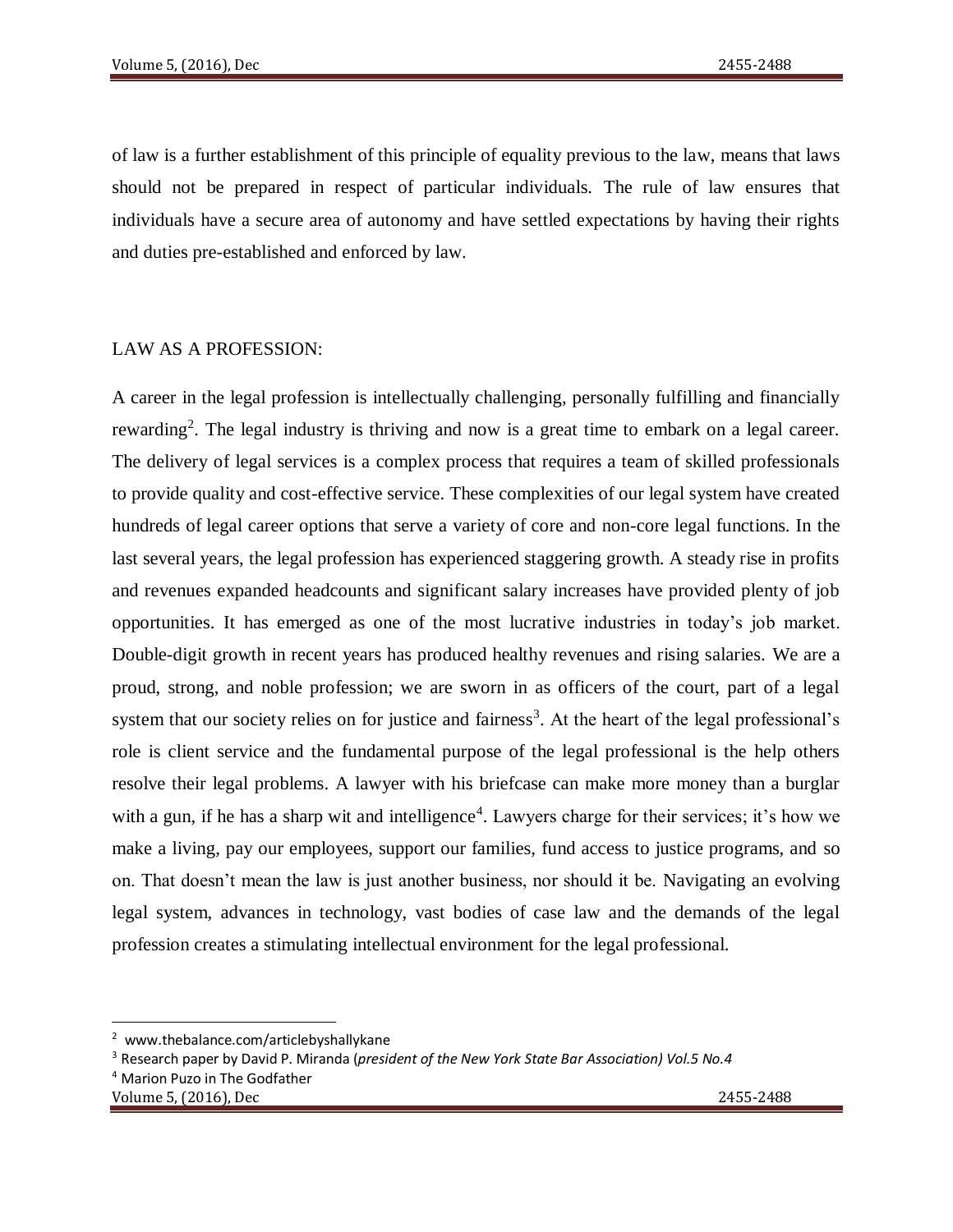More firms and corporations are crossing international borders and expanding across the globe through mergers, acquisitions, consolidation and collaboration with foreign counsel. The aura of legal professionalism is accompanied by a continuous change and evolution, bringing new challenges and rewards. Legal professionals must be problem-solvers and innovators, willing to assume new responsibilities, tackle new challenges, master new techniques and navigate an ever-evolving legal system. This dynamic legal landscape makes each day unique and fosters an enjoyable, fulfilling work experience.

Law makes a very good wife but a poor mistress. You have to be married to it. You can't play with it. If you work hard and if you have the capabilities, you will be at the top. And at the top, law is the most rewarding profession. And there is no death of money provided you establish yourself in the profession.

# DUTIES OF AN ADVOCATE UNDER ADVOCATE ACT 1961

When people hear the word lawyer being spoken, they usually think of an individual who goes to court everyday and stands before a judge defending the freedom of another individual. This is true in some cases; however, there are many different types of lawyers with a variety of job responsibilities and duties. No matter what type of lawyer one may be they ultimately have an extremely important role in the lives of others.

The legal profession is one of the noblest and the brilliant professions of the world. Ethics is knowing the difference between what you have a right to do and what is right to  $d\sigma^5$ . As in other professions, it has a code of morals technically called "Professional ethics". This aims at establishing the highest standards of dignity, honesty, character and moral excellence in the profession. This onerous responsibility is on the "Advocates" whose professional conduct should be in-keeping with the established "ethics" of the profession.<sup>6</sup> Rules on the professional standards that an advocate needs to maintain are mentioned in Chapter II, Part VI of the BCI Rules. These rules have been placed there under section  $49(1)$  (c) of the Advocates Act, 1961.

 $\overline{\phantom{a}}$ 

<sup>5</sup> Quote by Potter Stewart

<sup>6</sup> Chapter 3, Advocates Act- msr law books

Volume 5, (2016), Dec 2455-2488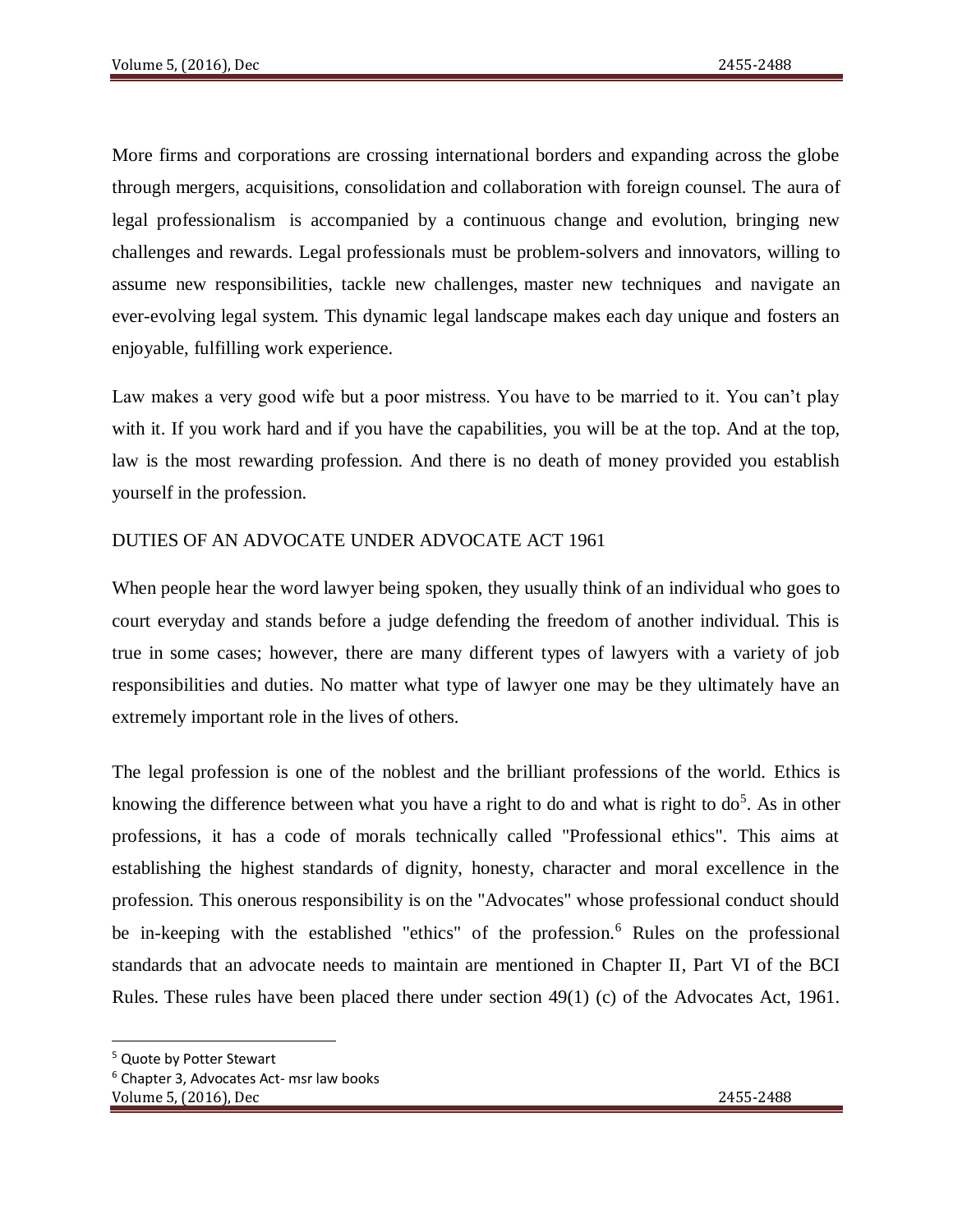"Standards of Professional Conduct and Etiquette"<sup>7</sup> of the Bar Council of India Rules specifies the duties of an advocate towards the Court which states that an advocate shall, during the presentation of his case and while otherwise acting before a court, conduct himself with dignity and self-respect. An advocate shall not influence the decision of a court by any illegal or improper means. Private communications with a judge relating to a pending case are forbidden. Also an advocate shall use his best efforts to restrain and prevent his client from resorting to sharp or unfair practices or from doing anything in relation to the court, opposing counsel or parties which the advocates himself ought not to do. There are several other major clauses and ethics, which are covered under this act and maintain the dignity of law being a noble profession. The list of duties also includes duties of a lawyer towards the clients, society and country as a large level in order to facilitate legal education and render legal aid to those in need.

#### LAW CONTRIBUTING FIELDS:

#### **a. Marine Law:**

Maritime law is a body of laws, conventions and treaties that governs international private business or other matters involving ships, shipping or crimes occurring on open water. Laws between nations governing such things as national versus international waters are considered public international law and are known as the Law of the Seas. Maritime law is also known as "admiralty law." Additionally, maritime law also regulates the registration, license, and inspection procedures for ships and shipping contracts, maritime insurance and the carriage of goods and passengers.

#### **b. Corporate and Securities Law:**

The corporate lawyer helps clients conduct their business affairs in a manner that is efficient and consistent with the law. The responsibilities of a corporate lawyer can range from preparing the initial articles of incorporation and bylaws for a new enterprise to handling a corporate reorganization under the provisions of federal bankruptcy law. Securities law is an extremely complex area that almost always requires the services of a specialist. Lawyers who acquire this specialty are involved with the formation,

 $\overline{a}$ 

Volume 5, (2016), Dec 2455-2488 <sup>7</sup> Section I of Chapter-II, Part VI, Advocate Act 1961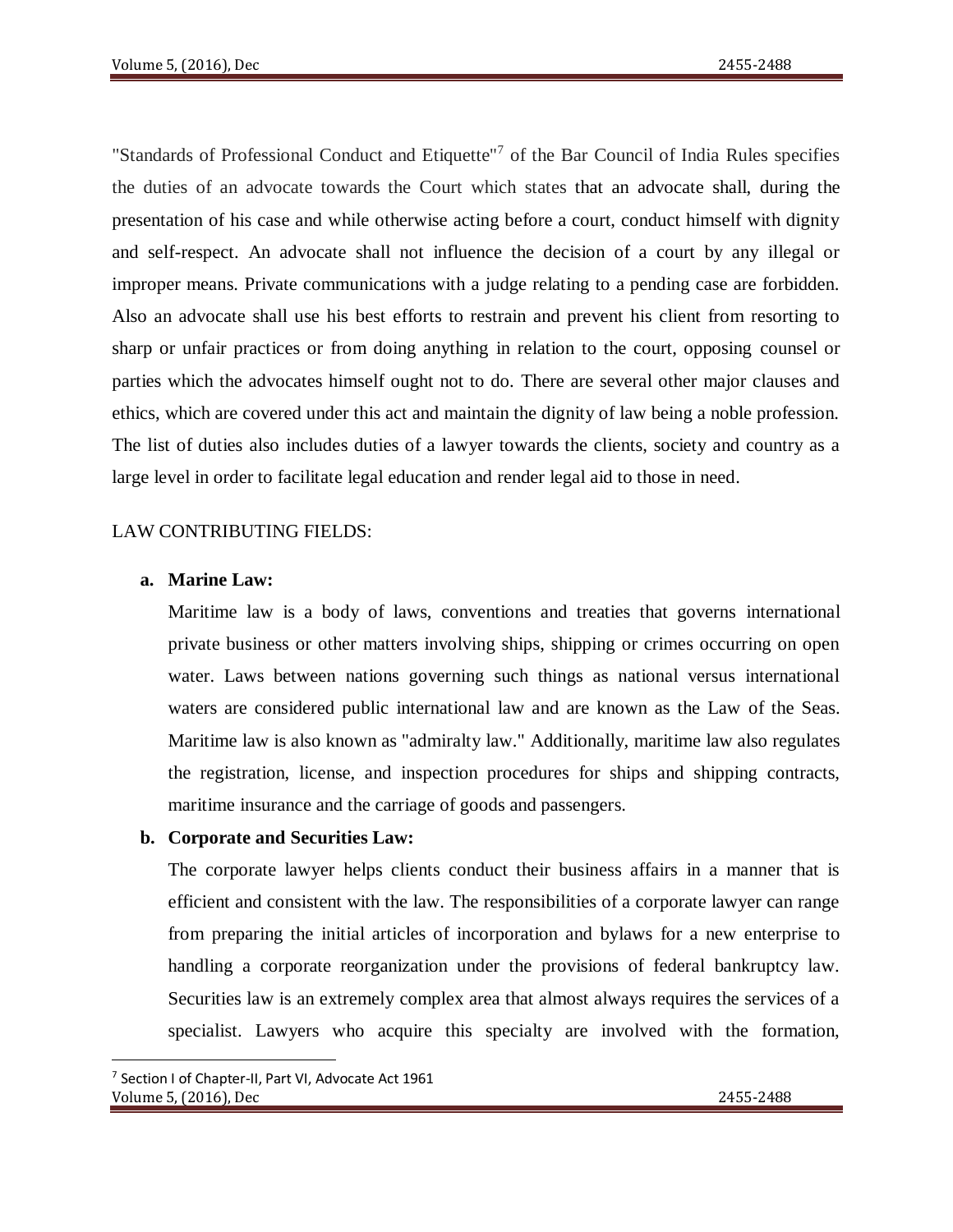organization, and financing of corporations through securities such as stock, as well as mergers, acquisitions, and corporate takeovers.

### **c. Education Law:**

An education law attorney may provide advice, counsel, and representation of a school district or other educational agency in matters pertinent to education law, such as student residency, governance issues, the principal and teacher selection and retention process, student discipline, special-education law, tuition fraud, and in the development of educational policies.

### **d. Industrial Law:**

Industrial law is the branch of law that controls the legal aspects of industries. It deals with three different but inter-related areas: industries, labor and agencies. Under the umbrella of industrial law, labor law covers everything related to employment, starting from wages to benefits, from discrimination to harassment. This set of regulations decides how employees should comply and get protection from employment statutes. Therefore, "Employment law forms the large body of laws, administrative rulings and precedents which comprises all areas of the employer or employee relationship"<sup>8</sup>

#### **e. International Law:**

International law has grown significantly as a field of practice, reflecting the increasing interdependence of nations and economies. Immigration and refugee law also assumes increasing importance as more people move more frequently across national boundaries for business, tourism, or permanent resettlement. Public international law provides a limited range of job opportunities, particularly with national governments or international institutions or with public interest bodies.

This is a small glance of the scope of roots of law. The real picture is even more vast and no field is out of the reach of law. From up above the sky to the deep ocean law has its existence in the form of space and marine law. We all know that India is a diverse country with multiple religions residing under the same soul of nationality called 'Indians'. We have certain personal laws

 $\overline{a}$ 

Volume 5, (2016), Dec 2455-2488 <sup>8</sup> Haynes and Boone, 2002